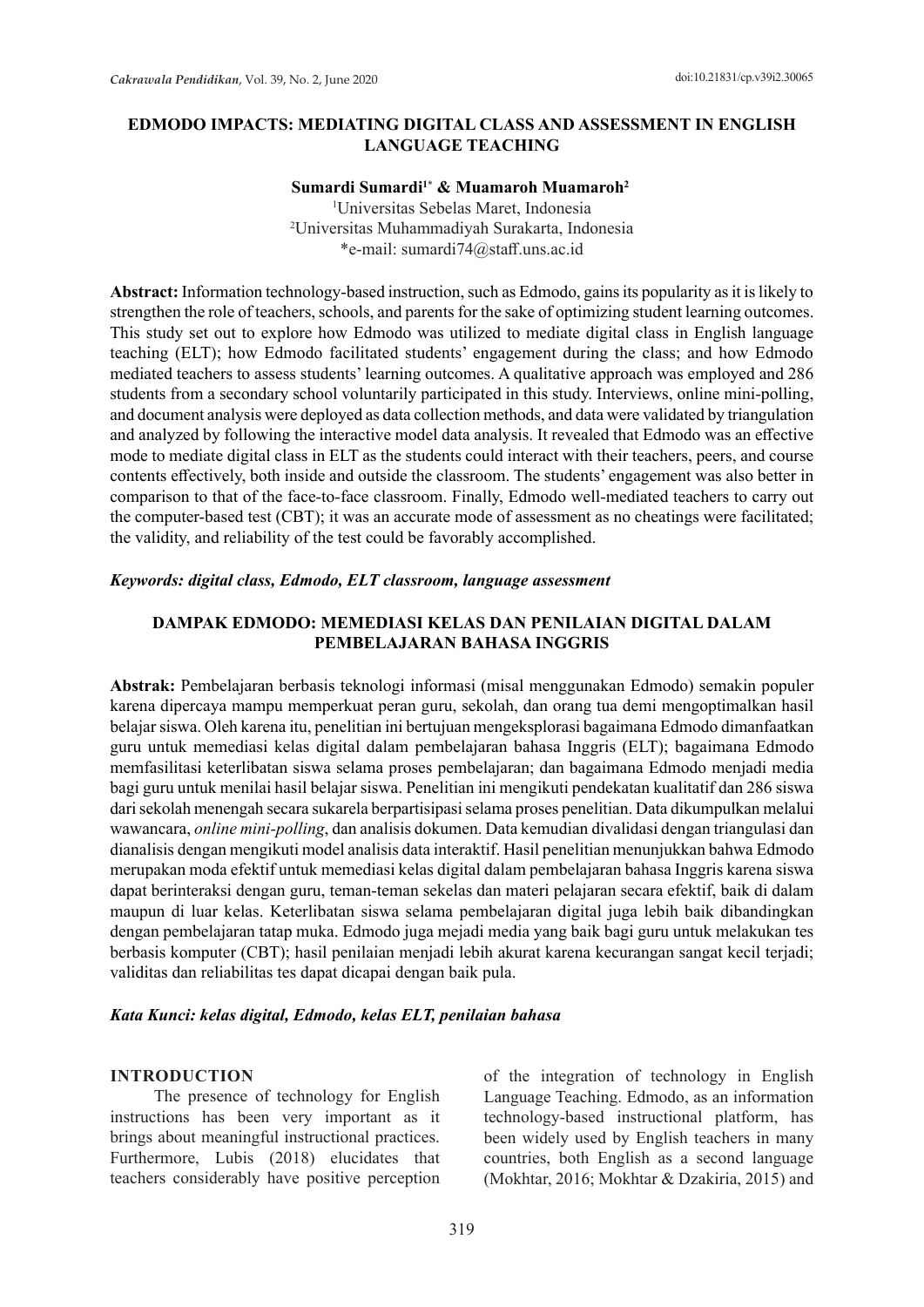English as a foreign language (Ali, 2015; Al-Said, 2015; Ekmekci, 2016; Purnawarman, Susilawati, & Sundayana, 2016). They report that most students have a positive perception of Edmodo as a medium of English language teaching (ELT) as well and students' engagement during the class gets much better. Students' positive perception does play a pivotal role to promote students' learning strategies (Kosar, 2016; Liu & Yu, 2012); and also promotes students' learning experience (Al-Zumor, Al-Refaai, Eddin, & Al-Rahman, 2013). Additionally, it exhibits that Edmodo has good potential to create a better process of language instruction. Edmodo as one of digital learning media need to be integrated in instructional practices. Zuhdi & Nurhadi (2019) note further that digital media has potential to optimize the better learning environment. Therefore, the use of Edmodo has recently become an urgent necessity if teachers think about efficiency and effectiveness to establish predetermined instructional goals. Apart from being a mode of instruction, Edmodo can also be utilized by teachers as a mode of assessment. This is a consequence of modern instructions as an internet network is now ubiquitous.

In reference to Edmodo, teachers and students can share notes, links, and documents. It is a mode for both teaching and learning (Mokhtar, 2016) and foreign language instruction and assessment mode (Ekmekci, 2016; Kwok & Kong, 2016; Qomariyah, Gunarhadi, & Rejekiningsih, 2019). Edmodo is currently becoming a pivotal instructional technology and more teachers take advantage of Edmodo to design better instructions. In the last decade, Edmodo gains its popularity to use as a medium of instructions. Teachers' awareness to utilize technology-based media is getting higher to improve students' engagement and participation during the instructional practices.

It is different from that of a conventional classroom which focuses more on face-to-face methods and the teaching-learning practices are frequently dominated by teachers, while students just sit in rows of chairs in the classrooms (Kuzu, 2008; Garrett & Danziger, 2008; Relan & Gillani, 1997); and teacher-student interactions take place only in front of the classrooms (Li, 2016). Faceto-face instructional practices are likely to be difficult to bring them into the dynamic learning activities as the interactions are restricted to take

place solely inside the classrooms. Besides, the conventional instructions, such as the "talk and chalk" technique and classroom lectures, allow the highly restricted amount of information to flow from teachers to students and depend upon the amount of knowledge acquired by teachers (Bakar, 2016) with the results that students may take in inadequate language skills as well.

In the internet era, teachers need to shift partly and/or entirely their conventional instructions to technology-based instructions which are commonly known as a digital class. A digital class refers to a class consisting of at least three enduring practices, such as interactivity, symbolic flexibility, and vast sources of information (Daiute, 2013) and it is facilitated by technology that provides students and teachers some elements of control over time, place, path and/or pace (Rauschenberg, 2016). Integration of technology in instructional practices is a concept of digital class and it is advocated for a wide array of reasons, i.e. engagement, improvement in academic ability, paradigm shift, assessment shift and collaborative learning enhancement (Riasati, Allahyar, & Tan, 2012); and improves the quality of instructions (Çelik, & Aytın, 2014; Arkorful & Abaidoo, 2014; Ghavifekr & Rosdy, 2015). To sum up, a digital class is an instructional practice facilitated by internetbased technology so that teachers and students may engage and interact with each other easily. For this purpose, Edmodo can be one of the learning platforms to mediate the digital class.

Edmodo has numerous features, such as *notes, assignments, poll, backpack, library,* and *snapshot* that facilitate students and teachers to share ideas online. In addition, Edmodo has a feature of *'quiz'* that teachers can use as a mode of assessment. The order of test items (set of questions) is automatically randomized by the Edmodo system so that each student has a different order of test items. It is likely to reduce the possibility for students to cheat while taking the tests. Edmodo as an instructional mode for constructing and sharing the collaborativebased knowledge is believed to streamline the instructional practices; to allow teacherstudent intensive communication, and to make the instructional practices to be 'different' (Cakrawati, 2017; Mokhtar & Dzakiria, 2015). One of the advantages of Edmodo compared with the other social networking sites (SNS)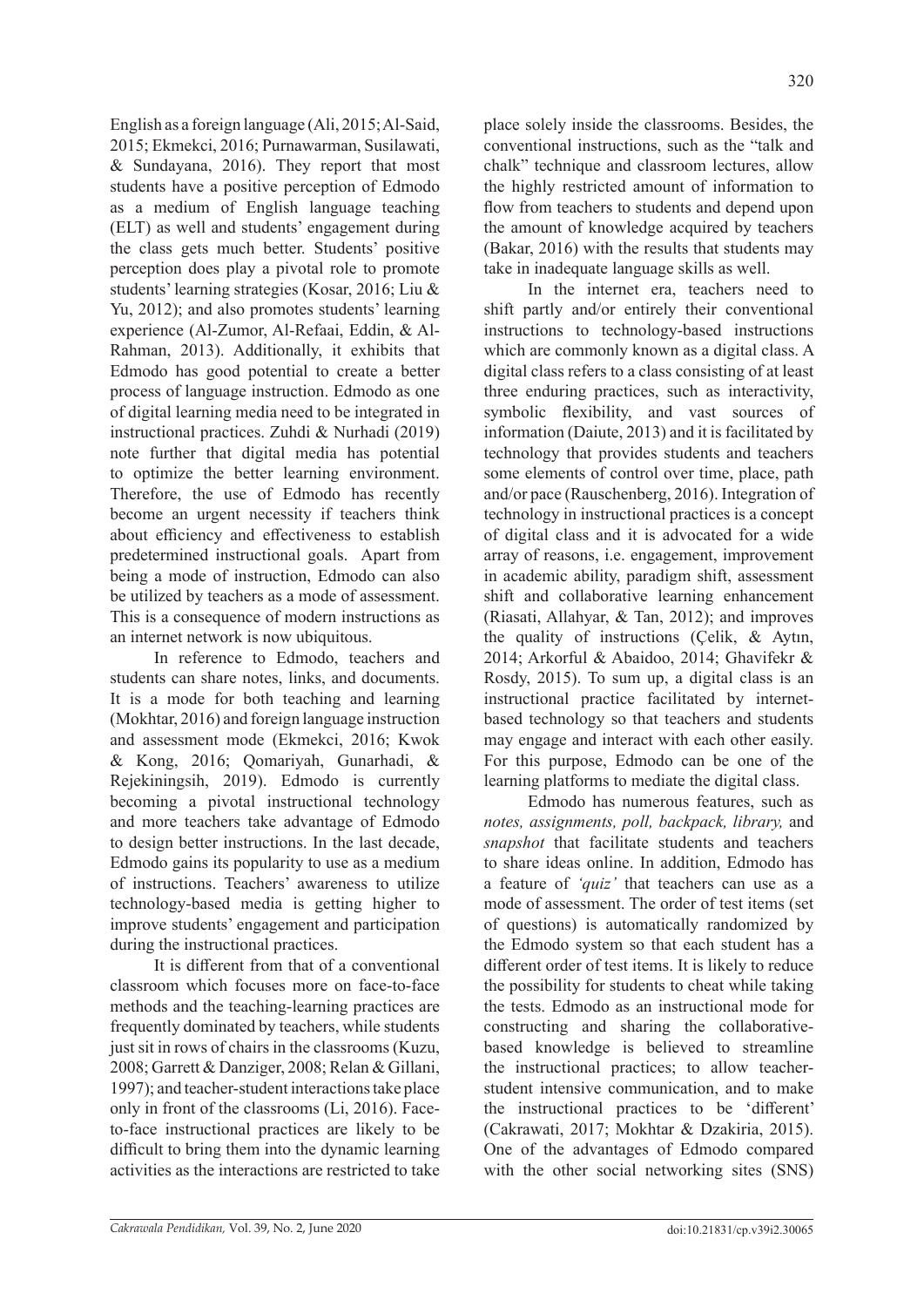is that Edmodo has several features as modes of assessment, such as *Quiz, Assignment,* and *Poll*. These features are rewarding a lot for teachers to administer a systematic and accurate assessment. In addition, Edmodo allows teachers to assess students' language skills using different test formats, i.e. multiple-choice, essay, quiz, writing, reading comprehension test, student worksheets, etc. Therefore, Edmodo mediates digital classes in language teaching and serves as an assessment mode.

Some previous researches on the use of Edmodo had been carried out in a wide range of subject areas. Most of the researches were to complement of and/or to cope with the shortcomings of conventional, face-to-face instructional practices. Ma'azi & Janfeshan (2018) report that students, in general, have positive attitudes towards the application of Edmodo; and students' perceptions of Edmodo are also positive (Al-said, 2015; Cakarawati, 2017; Santikarn & Wichcadee, 2018; Pardede, 2019). Also, Edmodo allows students to be autonomous learners (Santikarn & Wichcadee, 2018); allows them to engage in self-directed learning and peer-teaching practices (Thibaut, 2015; Khodary, 2017); facilitates students' engagement during the class (Purnawawarman et al, 2018; Zakana & Fomsi, 2019); and also mediates and maintains students' motivation to learn (Tsiakyroudi, 2018). Another research authenticates that the use of Edmodo enriches learning experience (Polat, Cagiltay, & Karasu, 2019). Therefore, those studies reveal that the use of Edmodo as an instructional mode has improved student achievement and triggered the psychological conditions of the students which may encourage them to learn a lot.

A few researches, however, were conducted to investigate Edmodo as a language assessment mode. Clarke (2015) and Oduntan, Ojuawo, & Oduntan (2015) advocate that assessments need to be transformed into the digital domain as a paper-based test (PBT) seems to be problematic and the transformation of the assessment into the digital domain is likely to be successful for both teachers and students. Furthermore, PBT does not seem to have perfect security as well (McCabe, Trevino, & Butterfield, 2001; Dick, Sheard, Bareiss, Carter, Joyce, Harding, & Laxer, 2002) as students may cheat easily by peeking at their neighbor answers despite the presence of proctors (Franklyn-Stokes & Newstead, 1995). By randomizing the order of questions or test items, especially multiple choice and short answer test items, such cheating will be harder to do by test takers and such randomization is extremely easy for computer-based test (CBT), but it is harder for PBT as more copies and prints of questions will be needed.

For this reason, Edmodo is likely to mediate digital-based assessments. Besides, the former researches on Edmodo were quantitative in nature and carried out widely at the university level (Qomariyah *et al*., 2019; Santikarn & Wichadee, 2018; Ma'azi & Janfeshan, 2018; Khodary, 2017). To strengthen the findings of previous researches, qualitative-based research needs to carry out to elucidate holistically about the particular social phenomena (behavior, perception, etc.). Therefore, this research was carried out to investigate how Edmodo was utilized to mediate digital class in English language teaching; how Edmodo facilitated students' engagement during the class; and how Edmodo mediated a teacher to assess students' learning outcomes.

# **METHOD**

This study is qualitative in nature and aims to explore the effectiveness of Edmodo as a mode of instruction and assessment in the ELT classroom. The teacher carried out an assessment using Edmodo through the *'Quiz'* feature and the students took the assessment together with their fellows in the school computer laboratory. *The quiz* was used to provide a CBT in the format of multiple-choice tests. *Quiz* could only be made by the teacher, while the students took merely the test. This feature was equipped with the time limit for taking the test, information about the *quiz*, the *quiz* title, and the *quiz* display. The process of scoring for each test item posted on the *quiz* was done automatically by the system of Edmodo. The participants were the twelfthgrade students of a secondary school located in Sragen territory, Indonesia which consisted of 286 students who were within the age of 16 to 18. Among those students, 21 students were selected purposively (Creswell, 2003) to be interviewed regarding the application of Edmodo as a mode of instruction and assessment as well as its opportunity to mediate a more meaningful digital class.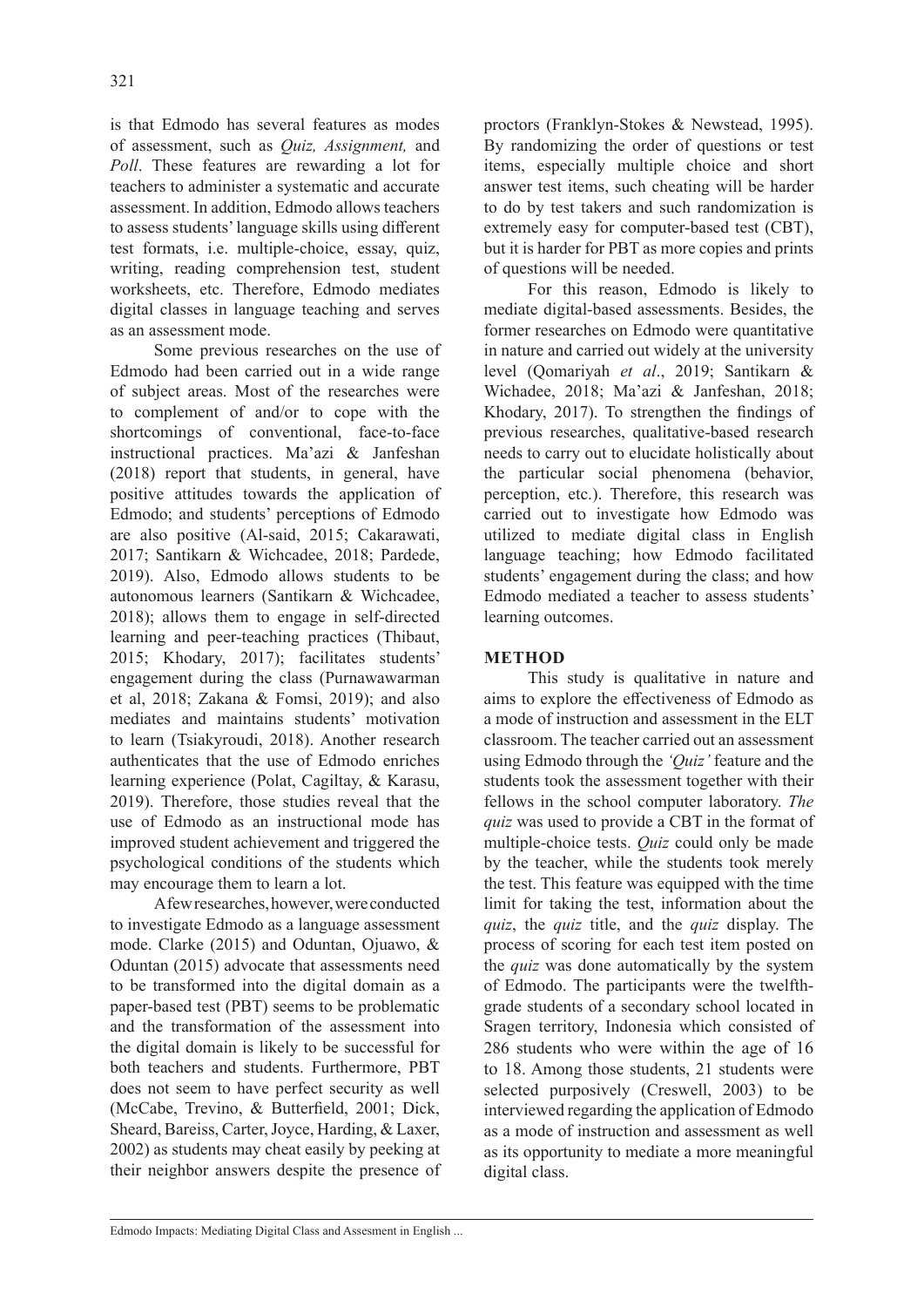The data were subsequently collected by employing three different techniques, i.e. indepth interviews, mini-polling, and document analysis. The students were interviewed in a relaxed situation and it was carried out to explore information related to their learning motivation and the quality of their engagements and interactions during the instructional practices. Furthermore, the mini-polling was intended to find out students' perceptions of the use of Edmodo to mediate a digital class and to assess their learning. The mini-polling was uploaded through the Edmodo wall and the students responded by clicking the option that fits with their circumstances. Document analysis was finally conducted by examining the variety of documents, such as students' notes and comments posted on the Edmodo wall as well as teacher's reflections on his ways of instructions using Edmodo which were recorded through his reflective journal entries. Each method captured what was experienced by the teacher and students both individually or in groups, such as their thoughts, questions, and consequent of employing Edmodo as a mode of instruction and assessment. The data were subsequently validated through the triangulation technique (Sutopo, 2002). It was carried out to ensure that the data were mutually compatible and supportive of each other.

For this present study, the procedure of the digital-based instructional practices was carried out in several stages, i.e. (1) instructional activity began with the teacher firstly explains the course materials in the classroom; (2) after attending the instructional practices in the classroom, the students followed the digitalbased English instructions through Edmodo with the specified schedule; (3) the interactions between teacher and students were carried out in a separate place or location according to the agreed time proposed by the teacher and his students; (4) the teacher virtually guided the students to follow the instructional practices through digital class; and (5) finally, students carried out virtual discussions with their peers on the course materials provided by their teacher and the teacher provides any feedback virtually on various learning difficulties the students might encounter as well. At this stage, students and teachers could communicate with each other, even though they were in different locations.

The collected data were analyzed by following an interactive model of data analysis (Miles, Huberman, & Saldana, 2014) with four fundamental stages, i.e. data collection, data condensation, data display, and drawing and verifying conclusion. The process of data collection was carried out as explained in the previous section and the use of multiple techniques was deliberately assigned to pursue the clarity of research data. Data condensation was the process of selecting, focusing, simplifying, abstracting, and/or transforming the data that appear in the full body of written-up field notes, interview transcripts, and documents. It was carried out by creating codes and categories to guide the data to research questions. Data was subsequently displayed in charts or tables. The data analysis was eventually ended by drawing and verifying the conclusions.

# **FINDINGS AND DISCUSSION Findings**

As an instructional mode, Edmodo had the potential to play a paramount role in creating student-centered learning activities. Students' engagements could be observed and analyzed at any time as the engagements were wellrecorded on the Edmodo wall. The students having any learning difficulties might post them on the Edmodo wall so that their classmates could provide any comments and offer particular solutions. Additionally, teachers could immediately provide feedback on the students' learning difficulties. This section hereinafter presents various empirical findings of the use of Edmodo as an instructional mode as well as an assessment mode.

# *Edmodo to Mediate a Digital Class in ELT*

When Edmodo was implemented as an English instructional mode, students' responses were identified tend to be varied and were different from one student to the other ones. It could be inferred from the results of minipolling that most of the students (about 68 percent) had a positive perception and agreed to the use of Edmodo as an instructional mode. The rest tended to hesitate and/or disagreed that English instructions need to be carried out by employing Edmodo. These students' positive perceptions denoted that Edmodo had a great opportunity for mediating digital classes in ELT.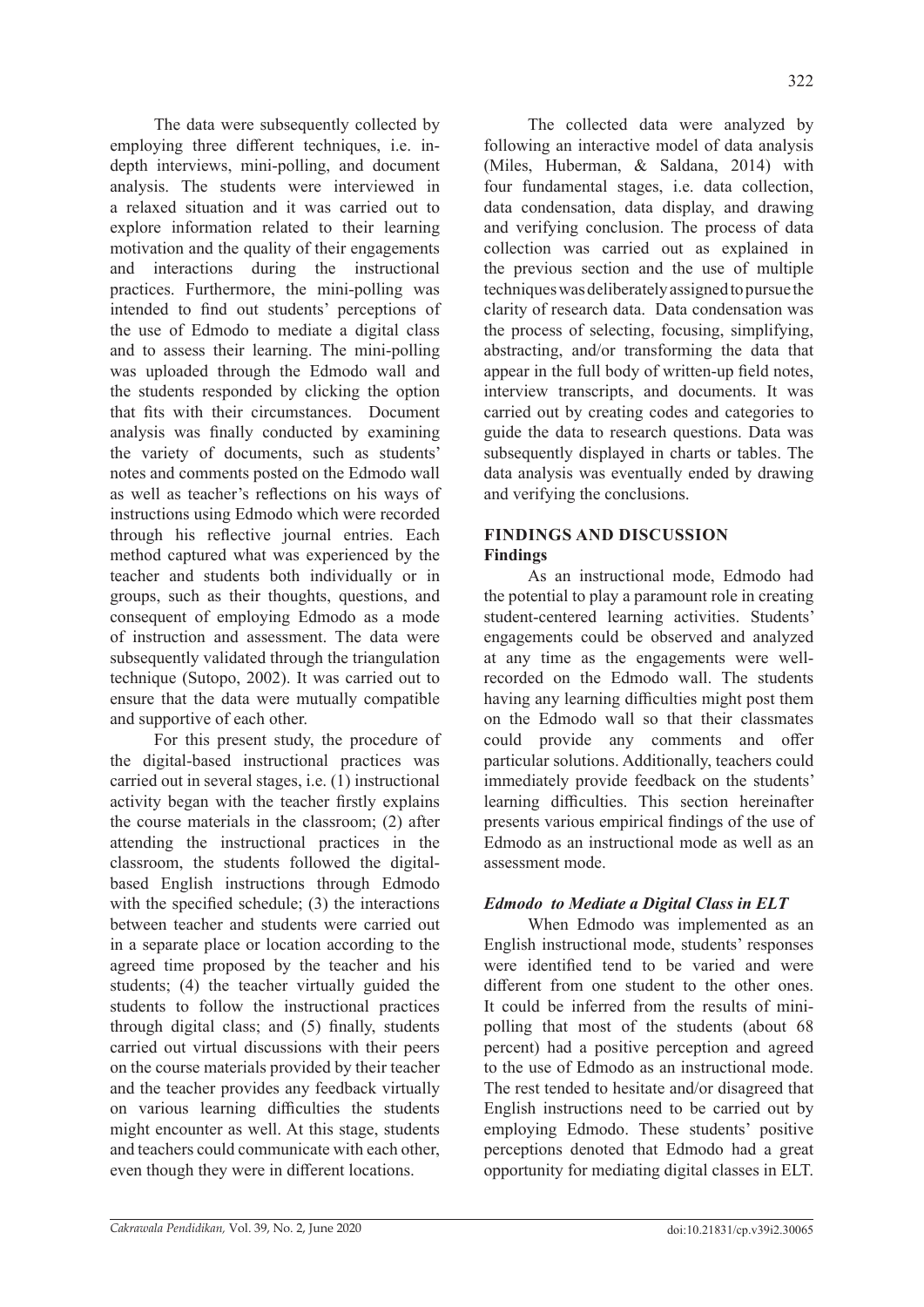The students further argued that Edmodo-based instructions were no longer monotonous. The students mostly claimed that Edmodo was an effective and efficient mode for mediating digital classes. Students were challenged to engage intensively and digitally. As a complementary result, the digital class facilitated by Edmodo also encouraged students to learn English autonomously and independently. The independent and autonomous students have stimulated themselves to carry out any learning activities independently or with the help of others to achieve the particular competencies and it is really easy to achieve in a digital class by using Edmodo as a mode of learning.

By employing Edmodo to facilitate the digital class, the students were well-motivated to achieve their target of learning within a predetermined time. They strived hard to immediately complete their assignments as their learning activeness might always be monitored by their teacher and classmates, even by their parents online. Online monitoring on students' way of learning conducted by the teacher, classmates, and parents is an embodiment of digital class. This digital class has motivated students to learn a lot in achieving the predetermined learning objectives. Several indicators were showing the students' high motivation during the implementation of the digital class, such as the students had the high desires and courages to convey their interests, needs and learning problems to their teacher and fellows online; they participated actively during the process of preparation, implementation, and follow-up of their learning online; they were much more creative in completing any learning activities until the learning objectives were achieved; and they completed their assignment voluntarily without under pressure by the teacher. Students were also encouraged to seek references independently on various course materials to complete the assignments provided by their teacher. To sum up, it was known that Edmodo to mediate a digital class has already empirically proved and the instructional practices have significantly changed into the better ones as the students and teachers could interact with each other without time and place restrictions.

# *Edmodo Facilitates Students' Engagement during the Class*

Edmodo facilitates teachers and students to carry out effective instructions. Several conveniences could be identified when English instructions utilized Edmodo as an instructional mode. Firstly, Edmodo enabled the students to improve the quality of communication with their teacher and classmates. In conventional practices of instruction, teacher-student and student-student communication sometimes run less effectively due to space and time restrictions. As a result, the teacher-student, student-student, and even student-teacher-parent communication were strongly tenuous so that a collaboration of learning was relatively harder to realize. It was quite different when Edmodo was applied as an instructional mode. The communication did not come about only inside the classroom, but also outside the classroom. The Communication barriers between students and teachers were no longer a fundamental problem as Edmodo was part of the instructional mode. Students-teacher communication ran well, even though they were not in the same locations. It means that students' engagement has already changed for the better when Edmodo-based instructional practices were applied in ELT classroom. Students could engage in actively during the class, both inside and outside the classroom, and interact effectively with the teacher and classmates digitally to achieve the specified learning objectives.

Secondly, Edmodo improved the students' collaborative attitudes. Through Edmodo, they might work together online to complete the assignment and to share any references or learning resources to complete the assignment. Good collaboration among a student and the others, a teacher with his students and a teacher with the students' parents exaggerated the conducive and enjoyable learning environment. This collaboration was relatively difficult to realize if they had to be in the same location. As an instructional mode, Edmodo facilitated virtual communication so that the collaboration could still be executed even though they were separated by distance and time. Therefore, Edmodo enabled learners to cooperate and collaborate in the virtual classroom environment.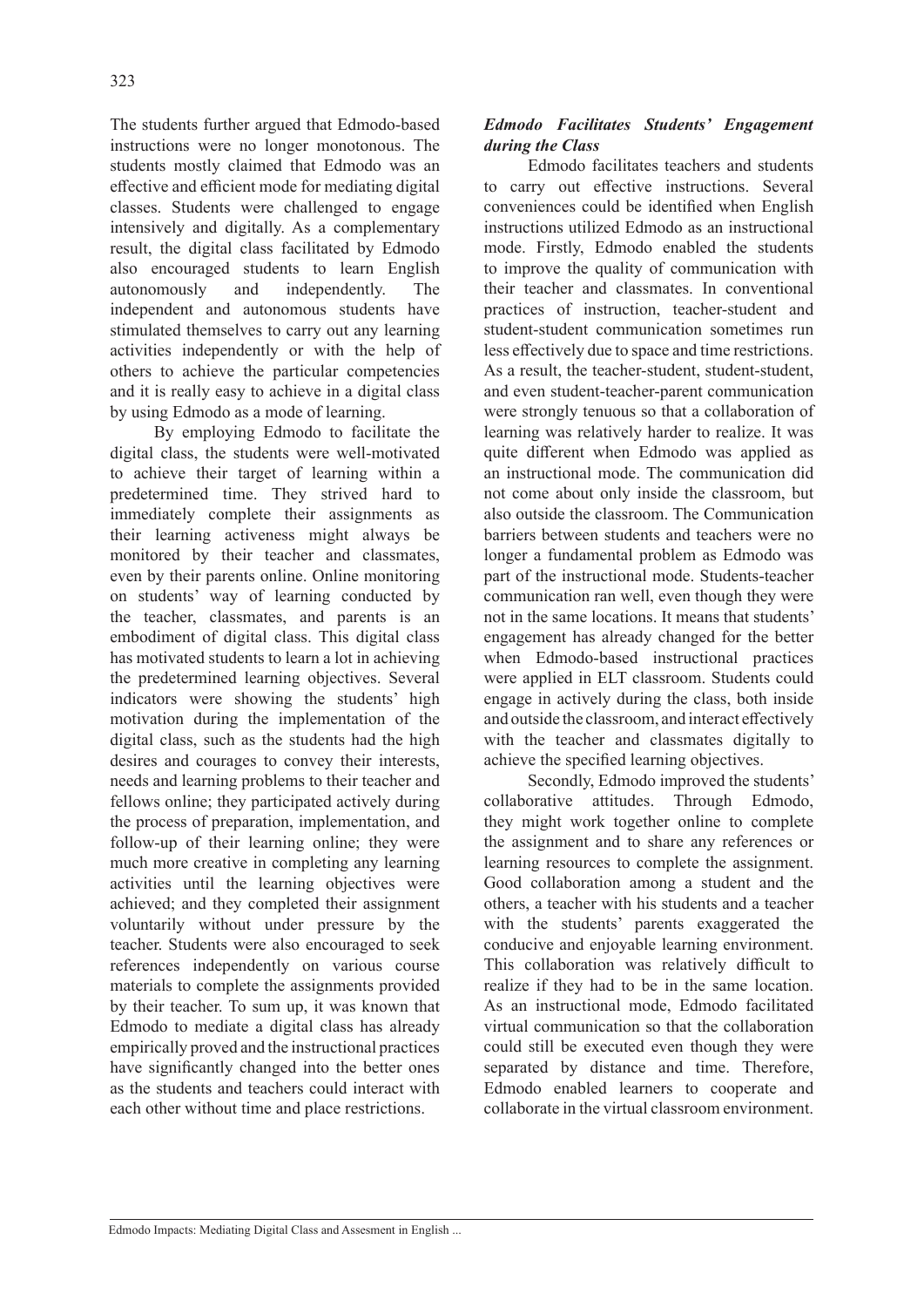test to each student and set a deadline out for

Empirically, the students collaborate easily with their classmates to complete the various assignments and projects provided by the teacher. The students believed that by employing Edmodo, the completion of their projects became easier as they could discuss them with their classmates online. As students' engagement and collaboration got better, they could subsequently develop the collegial attitude, critical voice and shared vision, which in turn not only helped them improve their academic output but also helped them enhance socio-emotional learning (Yadav, 2016) so that the target knowledge would be easily gained by the students (Bada, 2015). Through Edmodo, the collaboration ran in much more flexible ways to achieve the instructional objectives. This flexibility was certainly different from that of face-to-face instructional practices where the instructions took place only inside the classroom.

# *Edmodo as a Mode of Assessment*

In general, many Indonesian English teachers have been applying the PBT to measure and assess student learning outcomes. With this mode of assessment, a teacher formerly prepared the test items; printed them on pieces of paper, and then distributed them to each student to take on. Students subsequently took the tests on a piece of paper and submitted them back to the teacher for review. Students took the tests in the classroom along with their classmates. Each student got the same format of test items, commonly multiple-choice tests, and those test items were sequentially ordered. This condition provided students a chance to cheat when they were taking and completing the tests. Students commonly preferred paper-based tests to digitally-based tests since they would have some opportunities to cheat easily and copy the answers provided by other classmates. As a result, the reliability and objectivity of tests would be a major problem.

Edmodo as an educational social network could be an alternative mode to assess student learning outcomes due to its user-friendly and practical aspects. One of the Edmodo features that could be used as an assessment mode is *'quiz'*. This feature could be an assessment mode by using a variety of test formats, i.e. multiple-choice, true-false, short answer, essay, poll, etc. Besides, teachers could easily share a

taking the test. As the deadline to take the test could be previously set out, students could no longer take the test beyond the available time. If the test was taken beyond the available time, it would be automatically rejected by the Edmodo system. Unlike paper-based tests, the sequences of test items on Edmodo could be randomized automatically by the Edmodo system so that each student enabled to possess a set of test items with the different orders. The students had to take the test directly on the computer screen and the answers given by the students could no longer be seen when those students switched to take the next questions. As a result, it reduced the students' opportunities to cheat their classmates' answers.

It seemed that cheating was not facilitated when Edmodo was utilized as a mode of assessment. In other words, students got some difficulties to cheat when they took the test by using Edmodo as they could not steal a glance at the answers of their classmates. It was quite different when a PBT was employed to assess students' learning. It was likely that cheatings were relatively easy to do as students might peek at their neighbor answers. If cheating was not facilitated, the reliability, objectivity, fairness, and objectivity of the test could be achieved effectively.

Edmodo was one of the alternative modes a teacher might utilize for assessment. However, some low-achieving students preferred to use the PBT as they had the opportunity to peek at easily their neighbor answers. Therefore, the CBT through Edmodo, or other platforms, became a pivotal leap in language assessment. With Edmodo, objectivity, fairness, accuracy, validity, and reliability of the test could be achieved better and cheating was not facilitated. It was reasonable that some low-achieving students are uncomfortable if the test was administered through Edmodo. The students understood that the Edmodo-based test results were more objective and illustrated their authentic abilities as they were. Although some low-achieving students preferred the PBT to that of CBT, some other students thought that the CBT could reduce their anxiety while they were taking the test. They were more relaxed while taking the CBT. In contrast to the PBT, students stated that they frequently got nervous and lack of concentration.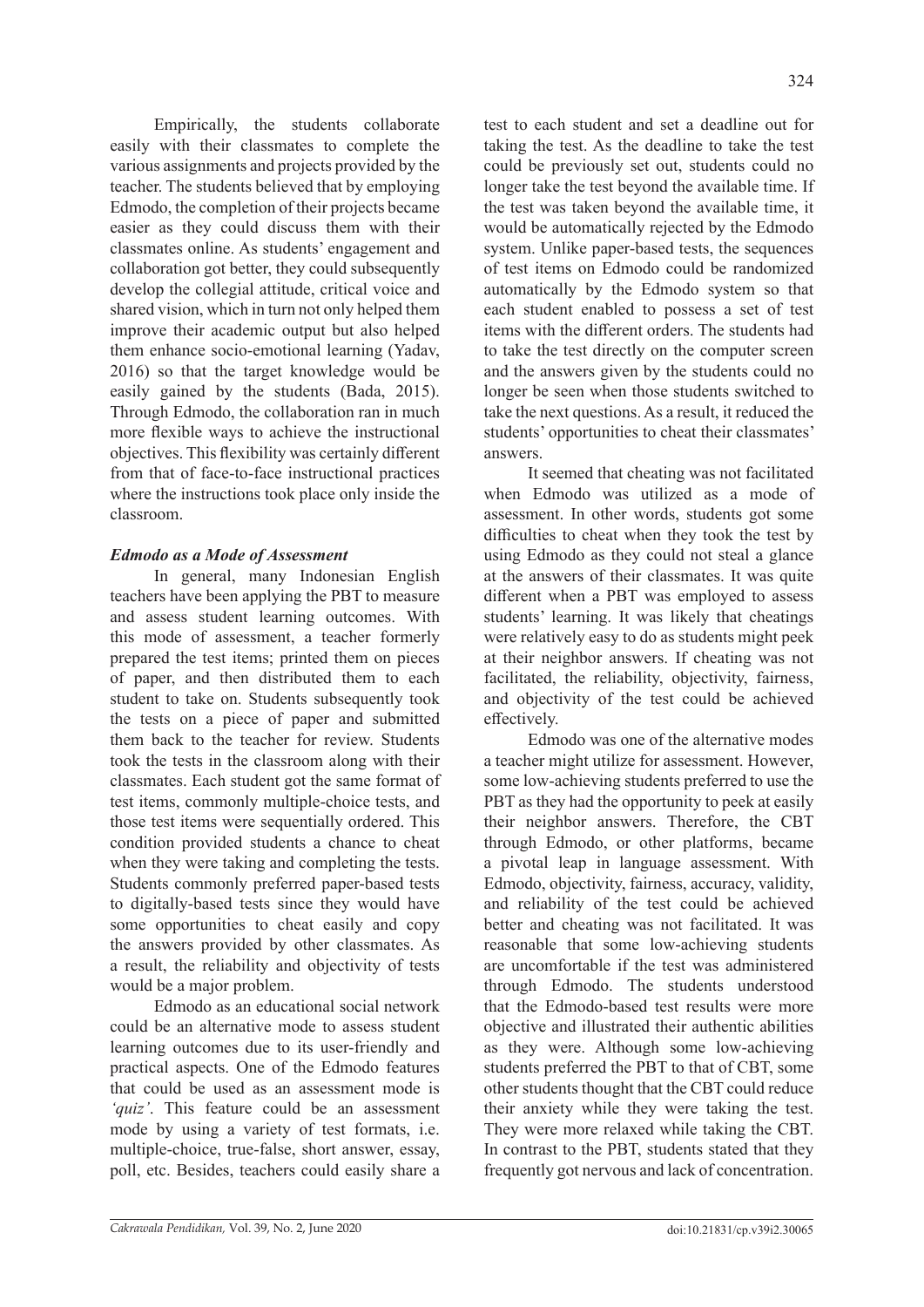One reason was that when they took a set of the PBT, they tended to be nervous as they were worried that they could not finish the test due to the time restrictions. It indicated that Edmodobased tests (the CBT) could reduce students' anxiety while they were taking the test. If students' anxiety could be reduced, students' test performance could be increased significantly.

## **Discussions**

The present study emphasizes more on exploring three different roles of Edmodo as an instructional mode, i.e. Edmodo as a medium of digital class in English language teaching; Edmodo as a facility for students' engagement; and Edmodo as a medium of assessment. In general, Edmodo as an instructional mode can be used by teachers and students to share links, notes, or documents. Teachers may also provide students a lesson record, assessment, and assignments. Edmodo can be particularly used to organize instructional activities which are much more fun for students; to create a close relationship between students and teachers without space and time restrictions; to facilitate better communication between teacher, students, and parents constructively; to carry out an instructional activity anytime and anywhere; and to provide teachers a medium to carry out computer-based assessments so that the accuracy and reliability of the test are easier to achieve.

# *Edmodo to Mediate a Digital Class in ELT*

In general, students have a positive perception of utilizing Edmodo as an English language instructional mode. They believe that the use of Edmodo has been able to facilitate a lively instructional activity so that instructional objectives are easier to achieve. Following this positive perception, students are well-motivated to find out the proper solutions to cope with their learning difficulties by asking their peers and teachers digitally or online. It means that Edmodo allows the students to carry out an online collaboration with their peers and teachers for better learning. The students are well-encouraged by themselves to collaborate and overcome the learning difficulties independently without the presence of the teacher. Furthermore, Santikarn & Wichcadee (2018) report that incorporation of Edmodo into instructional practices allows students to be autonomous learners. In addition, Thibaut (2015) and Khodary, (2017) prove that the utilization of Edmodo in language instructions encouraged the students to engage in self-directed learning and peer-teaching practices.

This positive perception enables each student to achieve the predetermined instructional objectives much more easily as well. Kosar (2016) notes that students' positive perceptions embark to promote students' learning strategies and finally students will successfully achieve the desired instructional objectives. The students can arrange and plan their strategy of learning to make sure that they could enhance their knowledge by collaborating with their friends online. It is in line with Al-Zumor *et al*. (2013) and Liu & Yu (2012) who reveal that students' positive perception has enhanced students' collaboration and demonstrated better learning efficacy, higher motivation for learning, and students' performance is predictable as well. Therefore, students' positive perceptions of Edmodo as a digital platform of learning have been proven to bring about much more effective and efficient instructional activities.

Edmodo as an information technologybased instructional mode is applicable to cope with the limitations of conventional, face-toface instructions. It is relatively difficult to bring the students into dynamic learning activities when face-to-face instruction is taking place as the engagements and interactions are restricted solely in the classrooms. As an instructional mode, many students are of the view that when an English instruction takes advantage of Edmodo, the instructions come in much more interesting, compelling, and effective. Therefore, Chan (2002) states that information technologybased instructions could improve the efficiency, effectiveness, and productivity of instructions. It is because the instructional practices do not take place only inside the classroom, but also outside the classrooms; students and teachers can virtually interact and carry out a discussion with each other outside the classroom (Ali, 2015; Mokhtar, 2016).

The technology-based instructions that enable the students and teachers to carry out virtual communication and interaction outside the classroom are as the digital class. As a digital class is employed, the practices of English instructions will be flexible and dynamic as it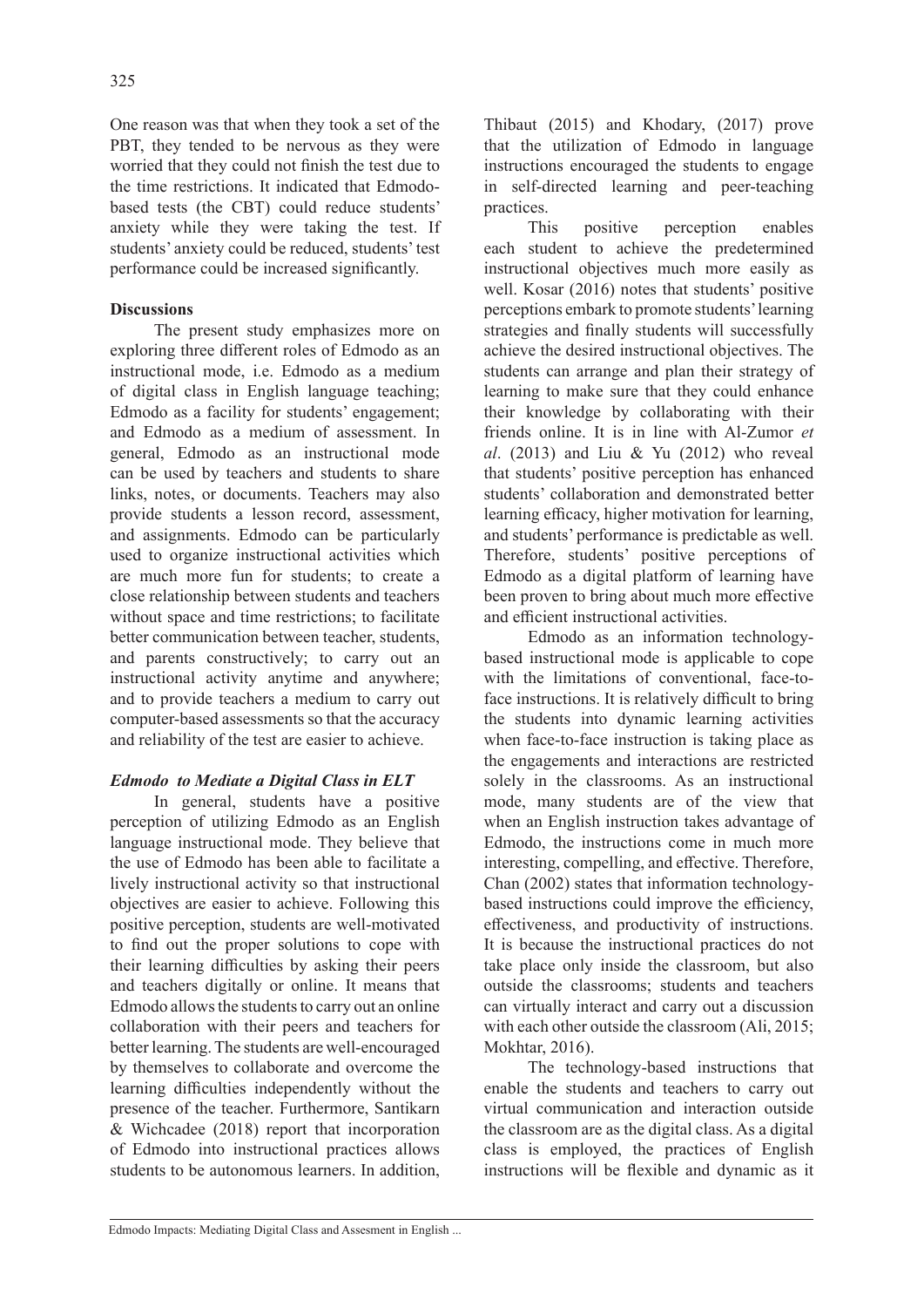is carried out virtually without space and time restrictions. Therefore, Rauschenberg (2016) reports that a digital class that is facilitated by technology provides students and teachers some elements of control over time, place, path, and/or pace. Students are able to share various questions related to learning difficulties with their classmates and teacher at any time as well. Their classmates subsequently provide any responses virtually and the teacher can immediately provide any virtual feedback as well. They may discuss each other without having to be in the same places or locations. Therefore, Shams-Abadi, Ahmadi, & Mehdrad (2015) point out further that one of the impacts of employing Edmodo as an instructional mode is that Edmodo provides students an opportunity to submit the assignments without the need for face-to-face interactions. Additionally, Edmodo as one of the technology-based instructional modes has been able to shift the conventional face-to-face class into digital class because a teacher and students can virtually interact with each other online without time and place restrictions.

# *Edmodo Facilitates Students' Engagement during the Class*

Students' engagement during the class is likely to encourage them for having collaborative and constructivist-learning environment. Edmodo as a social and educational network realizes this kind of learning environment effectively. It refers to a learning environment that emphasizes more on the process and freedom of exploring knowledge and efforts to construct experiences. In other words, the environment provides students large opportunities to learn and find out their own competencies, knowledge and experiences needed to develop by themselves. It also provides students the opportunities to express their ideas in their own language; to think about their experiences so that students become much more creative and imaginative; and to bring about a conducive learning interaction and collaboration. During this learning environment, students have actively engaged during the whole process of learning. Edmodo, as a digital mode of learning, is able to effectively facilitate the digital class in such a way that the students' engagement run in two ways, online and offline. In addition, Rock & Wilson, (2005) point out that the digital class that is developed through the implementation of Edmodo is to support constructivism-based instructions, i.e. the instructions which emphasize more on social and collaborative activities and students subsequently construct their knowledge from various learning sources as a result of social interactions with their classmates as well as their teacher.

An environment of multidirectional interactions between teachers, students, and students' parents in cyber space allows the students to get into a cycle of constructing their truths and testing against the other's truths. Therefore, Ulloa (2013) states that the nature of constructivism is the idea that students need to discover and transform any complex information into different situations. On this basis, Edmodobased instructions are supposed to be packaged into a practice of constructing knowledge, not merely receiving knowledge. Additionally, Mokhtar and Dzakaria (2015) advocate that Edmodo is currently the best instructional mode to develop digital-based social network classes. Also, Edmodo can empirically allow students into autonomous learners, as it is also supported by Santikarn & Wichadee (2018), in the context of a digital class. Since the students may set out their own learning targets independently and try to determine the steps needed to achieve the learning targets.

Edmodo encourages students to be actively engaged in English instructions online. It is a portal that provides many facilities for learning English so that students are well-motivated to be actively engaged in instructional practices. Furthermore, Riasati *et al*. (2012) elucidate explicitly that integration of technology in instructional practices is a concept of digital class and it is recommended for a wide array of reasons, i.e. engagement, improvement in academic ability, paradigm shift, assessment shift, and collaborative learning enhancement. Through Edmodo, students collaborate with their classmates virtually, either in pairs or in small groups. The collaboration is an effective method of learning English as it can activate the participation of the students during the class and improve their language proficiency (Maming, 2019). The students' engagements and collaborations do not come about intensively and extensively in conventional classrooms due to time constraints. Thus, Edmodo has changed the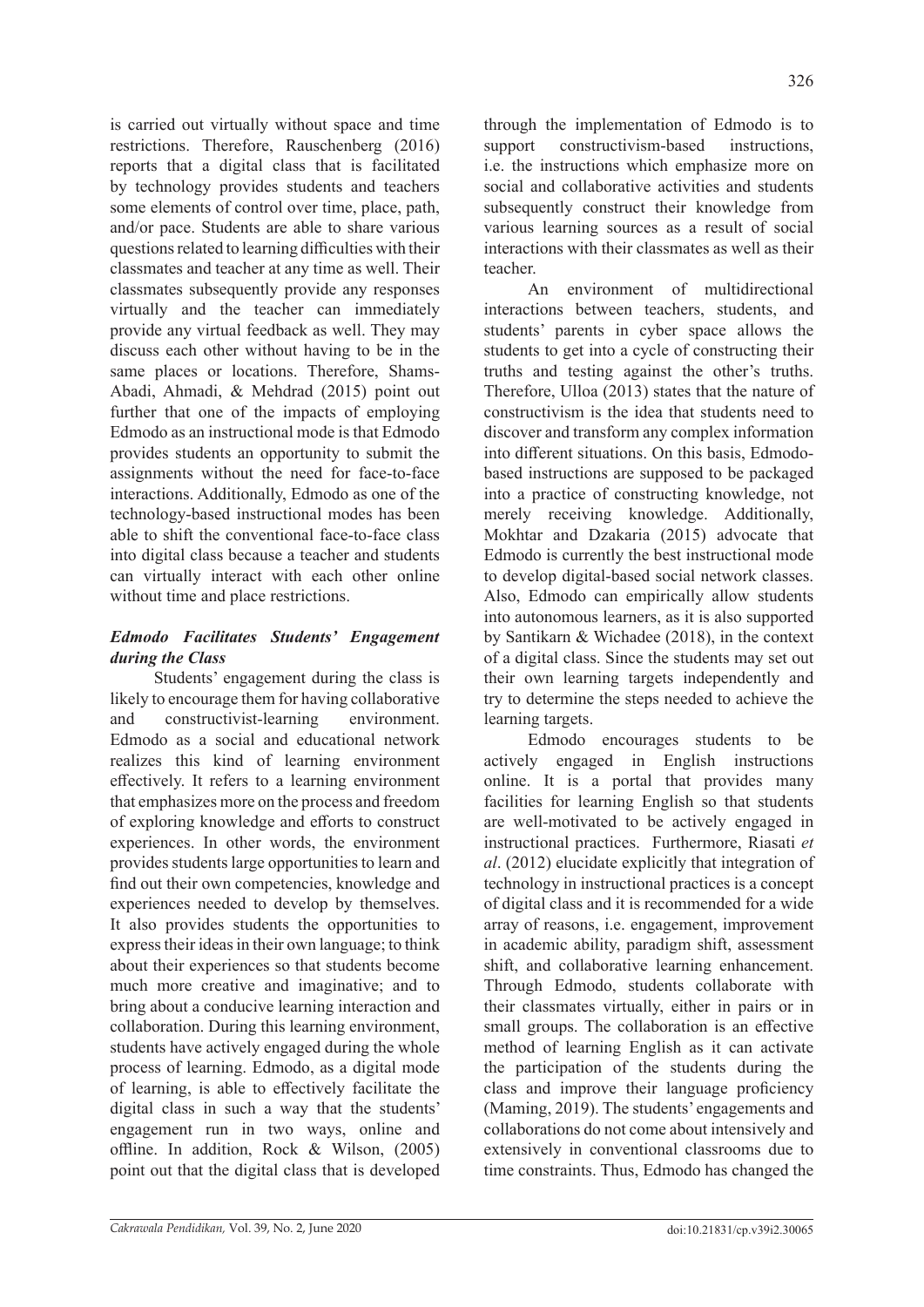students' ways of learning that formerly tend to be isolative and subsequently transformed into an online collaborative way of learning.

## *Edmodo as a Mode of Assessment*

PBT is a test format that is held in written forms and uses paper. All questions are presented on pieces of paper and the students answer the questions on pieces of paper as well. In contrast, CBT is a test that is held with the assistance of the computer. Different from that of CBT, PBT is relatively easier to prepare and develop. The teacher may construct it quickly in a very short time. However, some shortcomings may be unavoidable when the PBT is applied in the classroom. The main shortcoming is that there would be large opportunities for the students to commit fraud, and as stated by Clarke (2015), it is problematic in language assessment. Therefore, the transformation of the assessment into the digital domain or CBT is likely to be fruitful for both teachers and students. As it is advocated by Oduntan *et al.* (2015) that the performance of students when they write computer-based tests is better than the performance of the same students who write paper-based tests. In the context of assessment In Indonesia, cheating is still a big problem the teacher should minimize and CBT could take a pivotal role to minimize cheating the students may do during taking the test.

The CBTs through Edmodo are different from those of the PBTs. Edmodo can be an alternative mode of assessment so that the results of the test can also be more objective and reliable. Through Edmodo as an assessment mode, cheating is not facilitated and no opportunities for students to copy their classmates' answers. In other words, students take the tests by themselves. If objectivity and reliability of a test are two important aspects that need to accomplish, Edmodo facilitates achieving these aims effectively. Therefore, Ekmekci (2016) claims that Edmodo can be an effective assessment technique as well as an instructional mode through which teachers are able to share course materials, notes, links, and documents. He points out further that teachers may prepare quizzes and a set of tests with different question types which language teachers are easy to generate.

Although some low-achieving students prefer the PBT to that of CBT, the CBT does not facilitate students to peek at their neighbor answers. Edmodo is an innovative mode of assessment in language teaching. Edmodo-based assessments reduce students' anxiety when they are taking the tests as well. It is an important finding as the students' anxiety may harm students' academic achievement, self-efficacy, and self-concept (Dobson, 2012); anxiety during the tests has also become a prominent problem in school (Trifoni & Shahini, 2011); and anxiety effects on students' attitudes towards the tests and motivation to take tests (Dodeen, 2014). To sum up, Edmodo reduces students' anxiety when they are taking tests and reduce students' opportunities for cheating as well.

## **CONCLUSION**

In light of the research findings, it can be concluded that Edmodo as a mode of instruction is likely to mediate digital classes as any parties can interact virtually without having any significant obstacles. Due to the use of Edmodo, multidirectional interactions between teachers, students, and students' parents take place without time and place restrictions. The students' engagements improve better when digital class is implemented to teach them English. Students who formerly tend to be isolative during the faceto-face classroom, they subsequently transform into active and dynamic learners. Additionally, Edmodo facilitates teachers to carry out a computer-based test sot that the assessments will be objective, accurate, fair, valid, and reliable. It presents an innovative assessment as cheating is not facilitated and students' anxiety can be minimized as well.

There are some implications for the results of the study. Firstly, teachers may need to reflectively review on their ways of teaching to improve the quality of instructional practices. They need to transform conventional, face-to-face classrooms into digital classes, or they need to combine both into a blended class. Secondly, if teachers rightly assume that objectivity and reliability are two important aspects in assessment, and if they further think of innovation in assessment, it is justifiable to replace the paper-based tests with the alternative modes like that of Edmodo-based assessment. However, this research emphasizes more on the efforts of revealing the effectiveness of Edmodo to facilitate the development of digital classes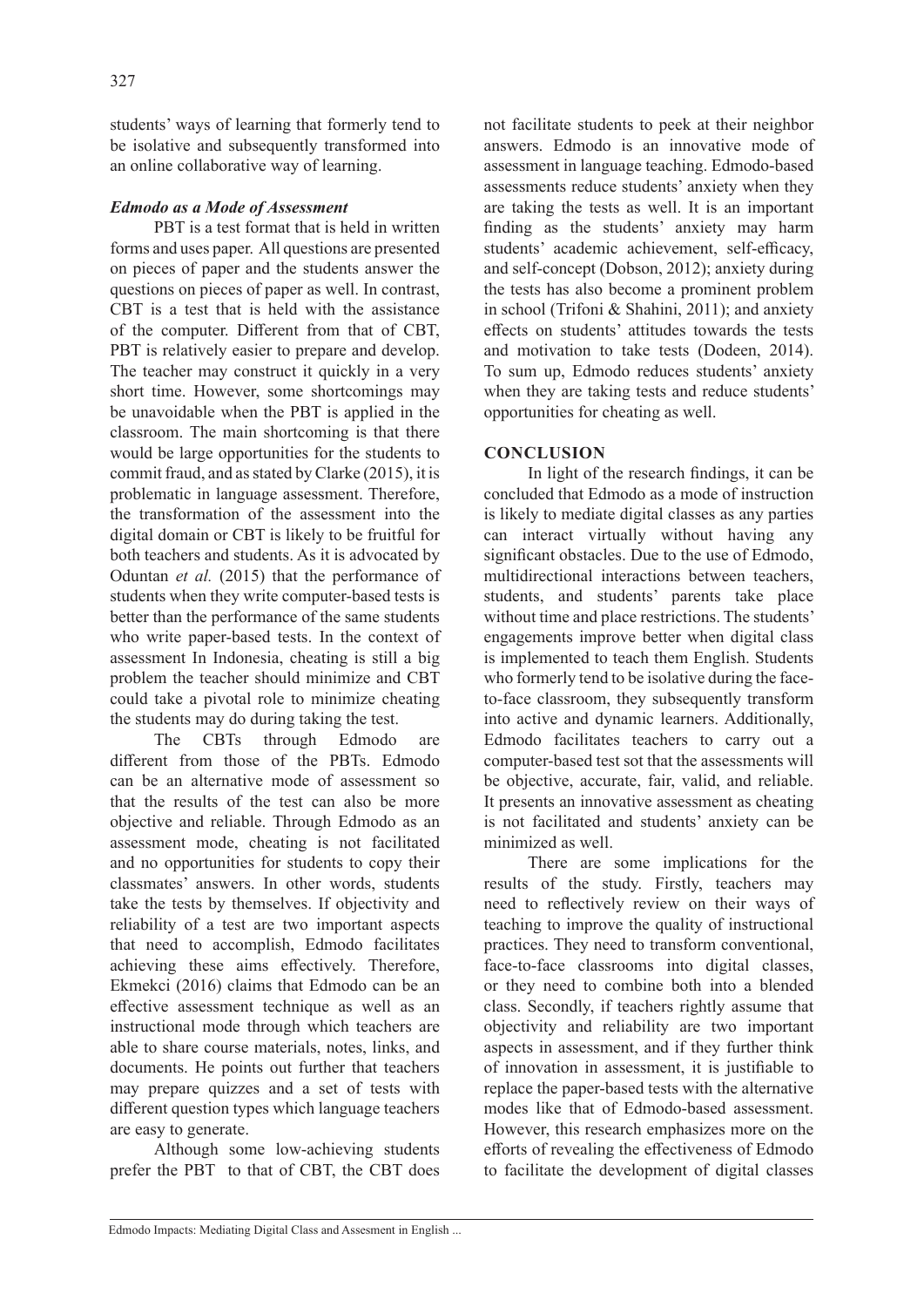and as a medium of assessment in English class. It needs to be explored deeply if the students' preference and attitudes towards Edmodo as an instructional medium is a truly determinant of students' learning achievement.

# **REFERENCES**

- Ali, Z. (2015). A case study of tertiary students' experiences using Edmodo in language learning. *International Journal of Language Education and Applied Linguistics*, *02*(2015), 39-48. doi:10.15282/ijleal.v2.462.
- Al-Said, K. M. (2015). Students' perceptions of Edmodo and mobile learning and their real barriers towards them. TOJET: *The Turkish Online Journal of Educational Technology, 14*(2), 167-180. http://www. tojet.net/articles/v14i3/14313.pdf.
- Al-Zumor, A. W. Q., Al-Refaai, I. K., Eddin, E. A. B., & Al-Rahman, F. H. A. (2013). EFL Students' perceptions of a blended learning environment: Advantages, limitations, and suggestions for improvement. *English Language Teaching, 6*(10), 95-110. doi:10.5539/elt.v6n10p95.
- Arkorful, V., & Abaidoo, N. (2014). The role of e-learning, the advantages, and disadvantages of its adoption in higher education. *International Journal of Education and Research*, *2*(12), 397-410. doi:10.4236/jcc.2014.22007.
- Bada, S. O. (2015). Constructivism learning theory: A paradigm for teaching and learning. *IOSR Journal of Research & Method in Education, 5*(6), 66-70. doi:1 0.1080/1743727X.2014.908338.
- Bakar, A. Y. A. (2016). "Digital Classroom": An innovative teaching and learning technique for gifted learners using ICT. *Creative Education*, *7*(1), 55-61. doi:10.4236/ce.2016.71006.
- Cakrawati, L. M. (2017). Students' perceptions of the use of online learning Modes in ELT classrooms. *English Language Teaching and Technology Journal*, *1*(1), 22-30. doi:10.17509/elt%20tech.v1i1.9428.

Çelik, S., & Aytın, K. (2014). Teachers' views on digital educational modes in English language learning: Benefits and challenges in the Turkish context. *The Electronic Journal for English as Second Language*, *18*(2), 1-18. doi:10.18178/ ijlll.2017.3.2.108.

328

- Chan, F. M. (2002). *ICT in Malaysian schools: Policy and strategies*. http://www. share4dev.info/kb/documents/3513.pdf.
- Clarke, R. J. (2015). Transforming assessments into the digital domain*.* In Y. Zhang (Eds). *Handbook of mobile teaching and learning*. Berlin: Springer, pp. 1-22.
- Creswell, J. W. (2003). *Research design qualitative, quantitative, and mixed methods approach*. California, CA: Sage Publication, Inc.
- Daiute, C. (2013). Educational uses of the digital world for human development. *LEARNing Landscapes, 6*(2), 341-360. doi:10.36510/ learnland.v6i2.605.
- Dick, M., Sheard, J., Bareiss, C., Carter, J., Joyce, D., Harding, T., & Laxer, C. (2002). Addressing student cheating: Definitions and solutions. *Innovation and Technology in Computer Science Education, 6*(2), 172-184. doi:10.1145/960568.783000.
- Dobson, C. (2012). *Effect of academic anxiety on performance students with and without learning disabilities and how students can cope with anxiety at school*  (Unpublished Master Tesis, Northern Michigan University). https://www.nmu. edu/education/sites/DrupalEducation/ files/UserFiles/Dobson\_Cassie\_MP.pdf.
- Dodeen, H. M. (2014). Test-taking skills of secondary students: the relationship with motivation, attitudes, anxiety, and attitudes towards tests. *South African Journal of Education*, *34*(2), 1-18. doi:10.15700/201412071153.
- Ekmekci, E. (2016). Integrating Edmodo into foreign language classes as an assessment mode. *Participatory Educational Research*, (Special Issue 2016-I), 1-11**.**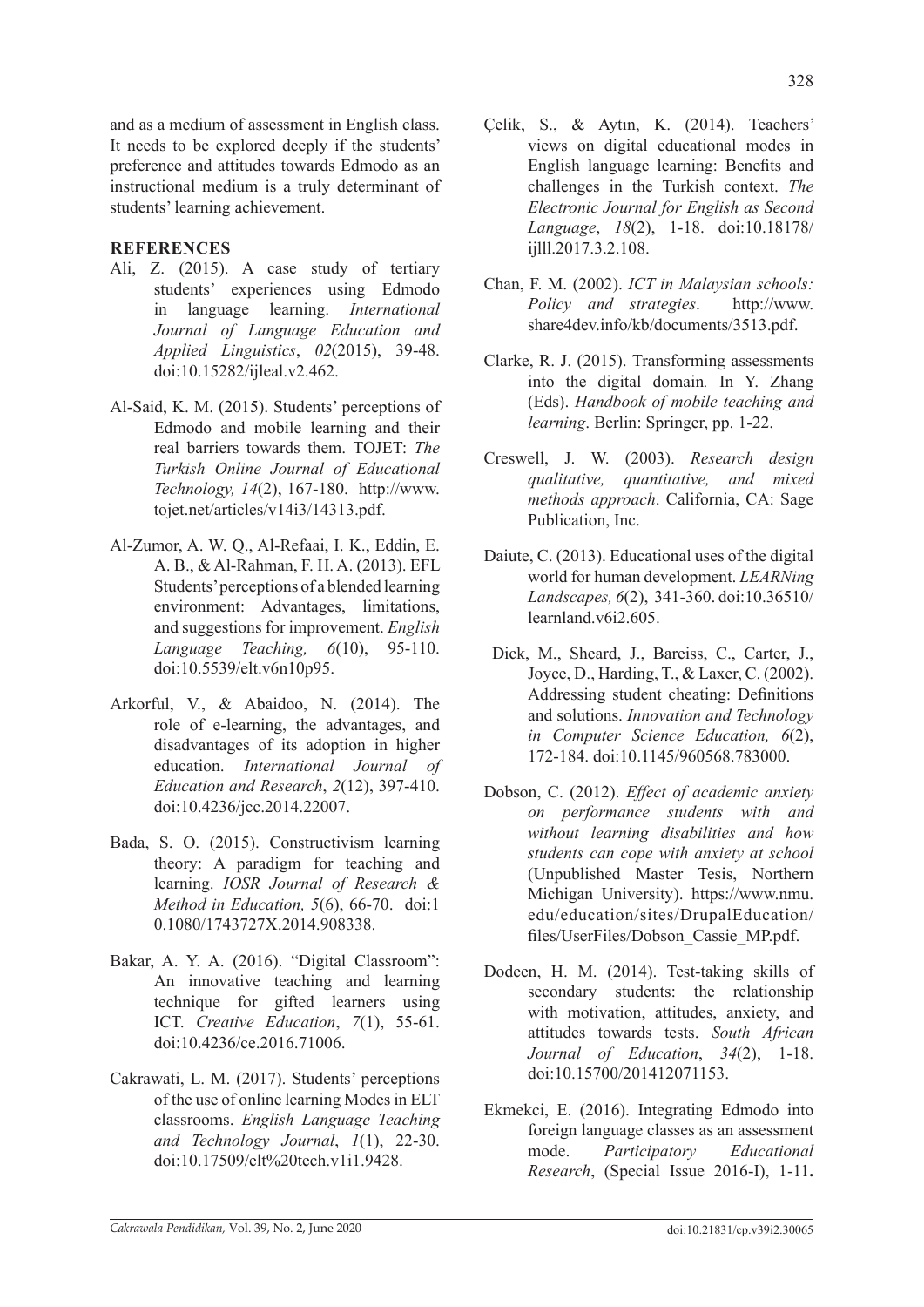doi:10.17275/per.16.spi.1.1.

- Franklyn-Stokes, A, & Newstead, S. E., (1995) Undergraduate cheating: Who does what and why? *Studies in Higher Education*, *20*(2), 159-172. doi:10.1080/0307507951 2331381673.
- Garrett, R. K., & Danziger, J. N. (2008). Disaffection or expected outcomes: Understanding personal Internet use during work. *Journal of Computer-Mediated Communication,13*(4), 937-958. doi:10.1111/j.1083-6101.2008.00425.x.
- Ghavifekr, S., & Rosdy, W. A. W. (2015). Teaching and learning with technology: Effectiveness of ICT integration in schools. *International Journal of Research in Education and Science*, *1*(2), 175-191**.**  doi:10.21890/ijres.23596.
- Khodary, M. M. (2017). Edmodo use to develop Saudi ELT students' self-directed learning. *English Language Teaching*, *10*(2), 123- 135. doi:10.5539/elt.v10n2p123.
- Kosar, G. (2016, 14-17 April). *A study of EFL instructors' perceptions of blended learning*. Paper presented at International Conference on Teaching and Learning English as an Additional Language (GlobELT), Turkey. https://www. sciencedirect.com/science/article/pii/ S1877042816313337.
- Kuzu, A. (2008). Views of pre-service teachers on blog use for instruction and social interaction. *Turkish Online Journal of Distance Education*, *8*(3), 34-51. doi:10.4304/jltr.4.5.975-985.
- Kwok, W. & Kong, S. C. (2016). Exploration of pedagogical use of social learning mode and word processing productivity tool in peer-assessment and self-editing tasks in elementary English writing classrooms. *Journal of Educational Computing Research, 53*(2), 284-309. doi:10.1177/0735633115597490.
- Li, Y. W. (2016). Transforming conventional teaching classroom to learner-centered teaching classroom using multimedia:

Mediated learning module. *International Journal of Information and Education Technology, 6*(2), 105-112. doi:10.7763/ IJIET.2016.V6.667.

- Liu, W. & Yu, H. (2012). Effectiveness study of English learning in a blended learning environment. *Theory and Practice in Language Studies, 2*(3), 524-530. doi:10.4304/tpls.2.3.524-530.
- Lubis, A. H. (2018). ICT integration in 21stcentury Indonesian English language teaching: Myths and realities. *Cakrawala Pendidikan, 37*(1), 11-21. doi:10.21831/ cp.v37i1.16738.
- Ma'azi, H. & Janfeshan, K. (2018). The effect of Edmodo social learning network on Iranian ELT learners writing skills. *Cogent Education*, *5*(1), 1-17. doi:10.1080/23311 86X.2018.1536312.
- Maming, K. (2019). Activating EFL learners by integrating team-based learning with collaborative strategic reading. *Litera, 18*(2), 297-311. doi:10.21831/ltr. v18i2.23815.
- McCabe, D. L, Trevino, L. K., & Butterfield, K. D. (2001). Cheating in academic institutions: A decade of research. *Ethics & Behaviour*, *11*(3), 219-232. doi:10.1207/ S15327019EB1103\_2.
- Miles, M., Huberman, A. M., & Saldana, J. (2014). *Qualitative data analysis*: *A methods sourcebook* (3rd Ed.). Los Angeles: Sage Publications.
- Mokhtar, F. A. (2016). Rethinking conventional teaching in language learning and proposing Edmodo as intervention: A qualitative analysis. *Malaysian Journal of Educational Technology*, *4*(2), 22-37. https://www.mojet.net/article/rethinkingconventional-teaching-in-languagelearning-and-proposing-edmodo-asintervention.
- Mokhtar, F. A, & Dzakiria, H. (2015). Illuminating the potential of edmodo as an interactive virtual learning mode for English language learning and teaching.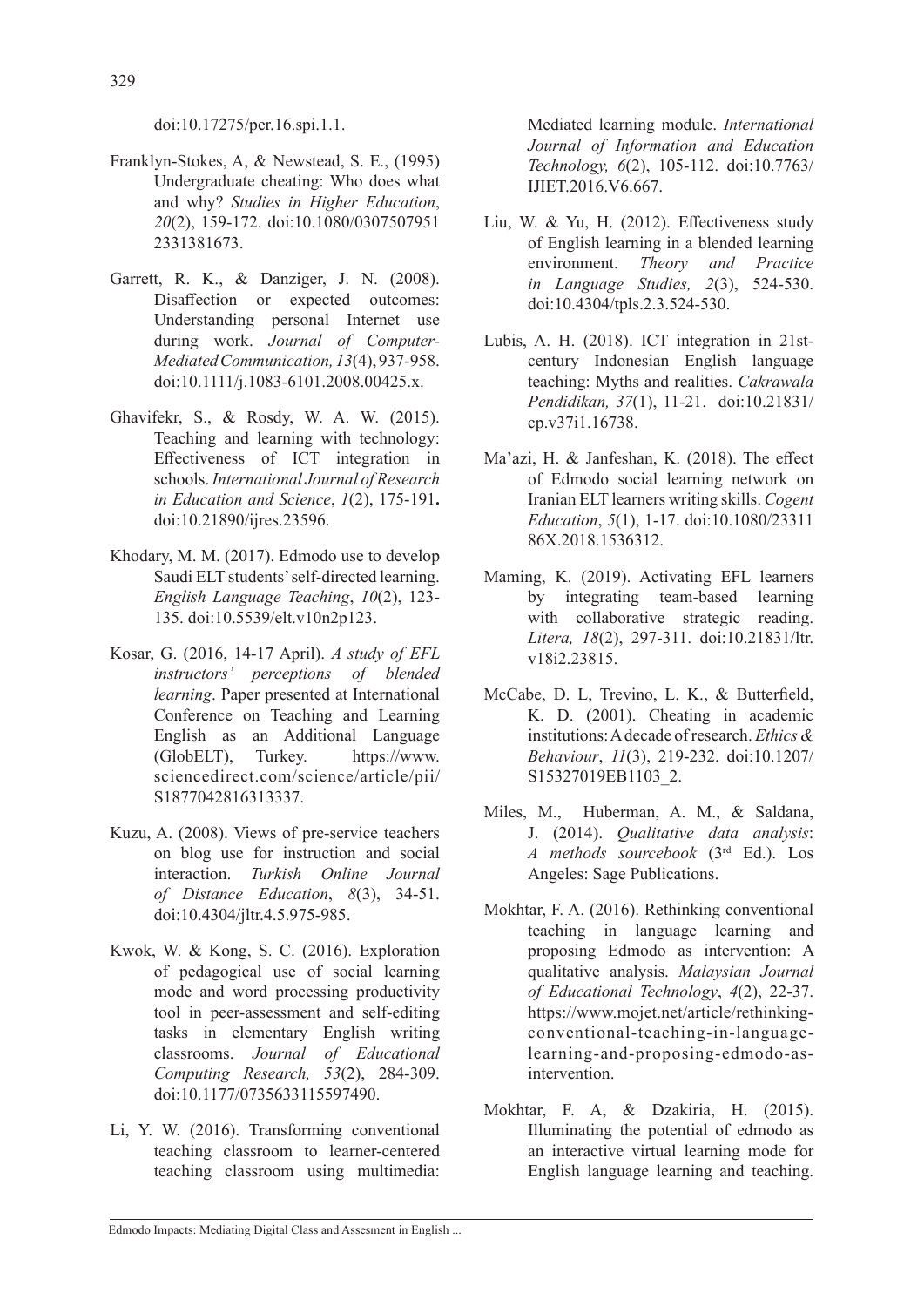*Malaysian Journal of Distance Education, 17*(1), 83-98. http://mjde.usm.my/ vol17\_1\_2015/MJDE%2017(1)%20 2015%20-%20Art.%206(83-98).pdf.

- Oduntan, O. E., Ojuawo O. O., & Oduntan E. A., (2015). A comparative analysis of student performance in Paper Pencil Test (PPT) and Computer Based Test (CBT) examination system. *Research Journal of Education Studies Review,* 1(1), 24-29. http://pearlresearchjournals.org/journals/ rjesr/archive/2015/April/Abstract/ Oduntan%20et%20al.html.
- Pardede, P. (2019). Pre-service ELT teachers' perception of blended learning. *Journal of English Teaching*, *5*(1), 1-14. doi:10.33541/jet.v5i1.955.
- Polat, E., Cagiltay, K., & Karasu, N. (2019). Tangible objects and mobile technology: Interactive learning environments for students with learning disabilities. In Y. Zhang & D. Cristol (Eds.). *Handbook of mobile teaching and learning*. Berlin, Heidelberg: Springer, pp. 2-21.
- Purnawarman, P., Susilawati, S., & Sundayana, W. (2016). The use of Edmodo in teaching writing in a blended learning setting. *Indonesian Journal of Applied Linguistics*, *5*(2), 242-252. doi:10.17509/ ijal.v5i2.1348.
- Qomariyah, S., Gunarhadi, G., & Rejekiningsih, T. (2019). Edmodo in blended learning to increase language learners' understanding of learning grammar for TOELT. *International Journal of Educational Research Review*, *4*(1), 82- 87. doi:10.24331/ijere.486653.
- Rauschenberg, S. (2016). *Connection for classrooms grant program annual report*. https://gosa.georgia. gov/document/publication/2016 connections-classrooms-annual-reportdecember-2016/download.
- Relan, A., & Gillani, B. J. (1997). Web-based instruction and the traditional classroom: similarities and differences. In B. Khan (Ed.). *Web-based instruction.* New Jersey,

NJ: Educational Technology Publications, pp. 25-37.

- Riasati, M. J., Allahyar, N., & Tan, K. (2012). Technology in language education: Benefits and barriers. *Journal of Education and Practice*, *3*(5), 25-30**.** doi:10.1016/j. sbspro.2012.11.051.
- Rock, T. C. & Wilson, C. (2005). Improving teaching through lesson study. *Teacher Education Quarterly*, *3*(2), 77-92. doi:10.1108/20468251211224163.
- Santikarn, B. & Wichadee, S. (2018). Flipping the classroom for English language learners: A study of learning performance and perceptions. *International Journal of Emerging Technologies in Learning (IJET)*, *13*(9), 123-135. doi:10.3991/ijet. v13i09.7792.
- Shams-Abadi, B. B., Ahmadi, S. D., & Mehrdad, A. G. (2015). The effects of Edmodo on ELT learners' writing performance. *International Journal of Educational Investigations*, *2*(2), 88-97. doi:10.20961/ ijpte.v1i2.5038.
- Sutopo, H. B. (2002). *Metodologi penelitian kualitatif: Dasar teori dan penerapannya dalam penelitian.* [Qualitative research methodology: Basic theory and its application in research]. Surakarta: Universitas Sebelas Maret Press.
- Thibaut, P. (2015). Social network sites with learning purposes: exploring new spaces for literacy and learning in the primary classroom. *Australian Journal of Language and Literacy*, *38*(2), 83- 94. https://www.alea.edu.au/documents/ item/1174.
- Trifoni, A., & Shahini, M. (2011). How does exam anxiety affect the performance of university students? *Mediterranean Journal of Social Sciences, 2*(2), 93-100.
- Tsiakyroudi, M. (2018). Exploring the effectiveness of Edmodo on Greek ELT B1 learners' motivation to write. *Research Papers in Language Teaching and Learning*, *9*(1), 96-112. https://rpltl.eap.